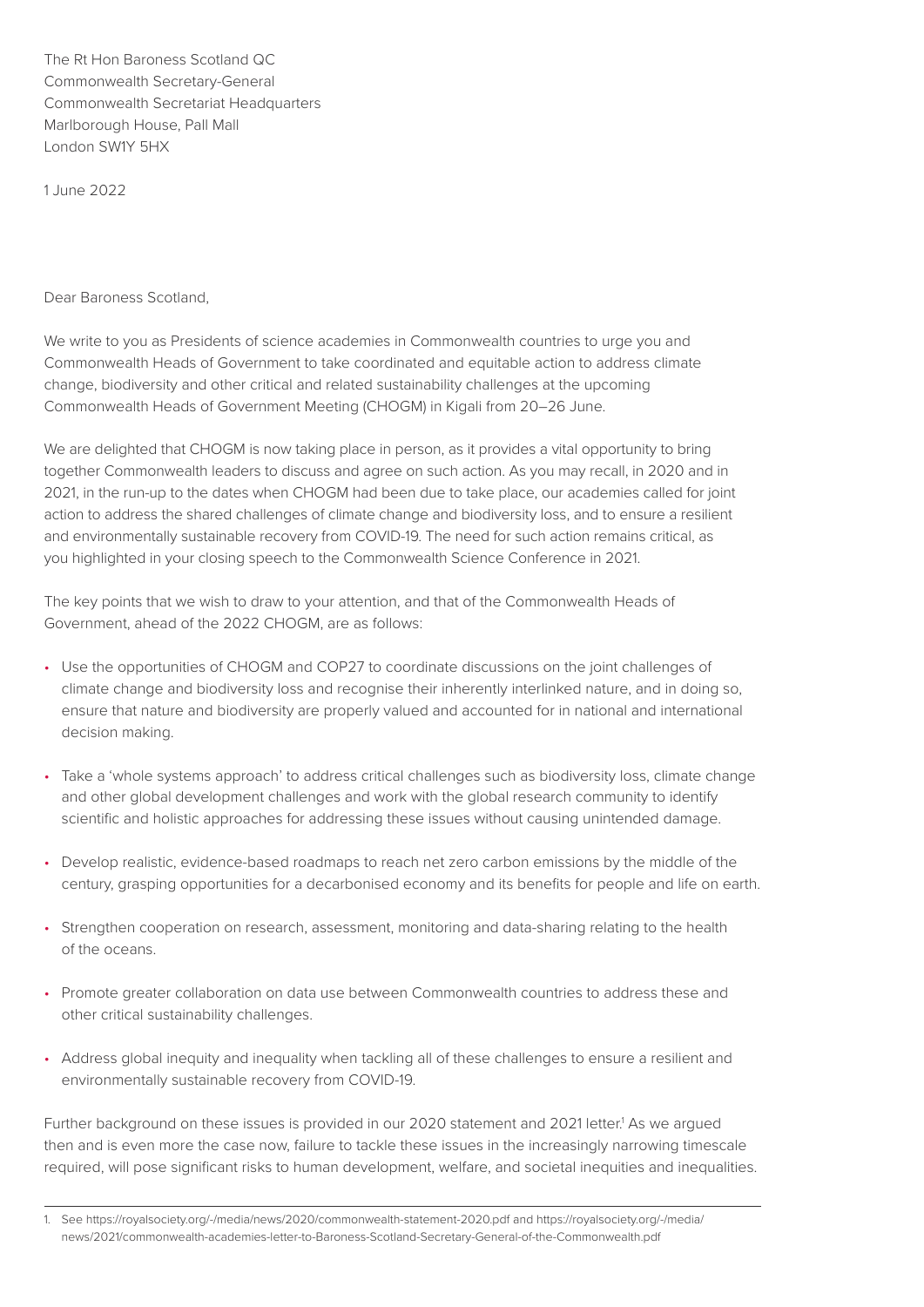It will impact all Commonwealth countries, particularly those that are most vulnerable. Governments must therefore take urgent action. Furthermore, delivering action on the urgent and interlinked issues of climate change, biodiversity loss and sustainable energy provision presents economic, social, and environmental opportunities for the whole Commonwealth.

We thank you for your consideration of the above. We wish you every success with the meeting and stand ready to work with you, the Commonwealth Heads of Government and associated ministerial forums, to assist in these crucial efforts using our collective knowledge, experience, expertise and convening power to bring about the necessary action required.

Yours sincerely,

Gasadium

**Professor Chennupati Jagadish** Australian Academy of Sciences

Forcis

**Jeremy McNeil, C. M., FRSC** President, Royal Society of Canada

Zeban Chum

**Professor Beban Sammy Chumbow** Cameroon Academy of Sciences

**Professor Andreas Demetriou** President, Cyprus Academy of Sciences, Letters and Arts

John Ball

**Professor John Ball** President, The Royal Society of Edinburgh

faleoch

**Emeritus Professor S. K. Sefa-Dedeh** President, Ghana Academy of Arts and Sciences

Rothricke

**Professor Ratemo W. Michieka** Kenya National Academy of Sciences

Thele

**Professor Molibeli Taele** President, Lesotho Academy of Science and Technology

Michaelatchia

**Dr Michael Atchia** President, Mauritius Academy of Science and Technology

**Professor Ekanem Braide FAS** President of the Nigerian Academy of Science